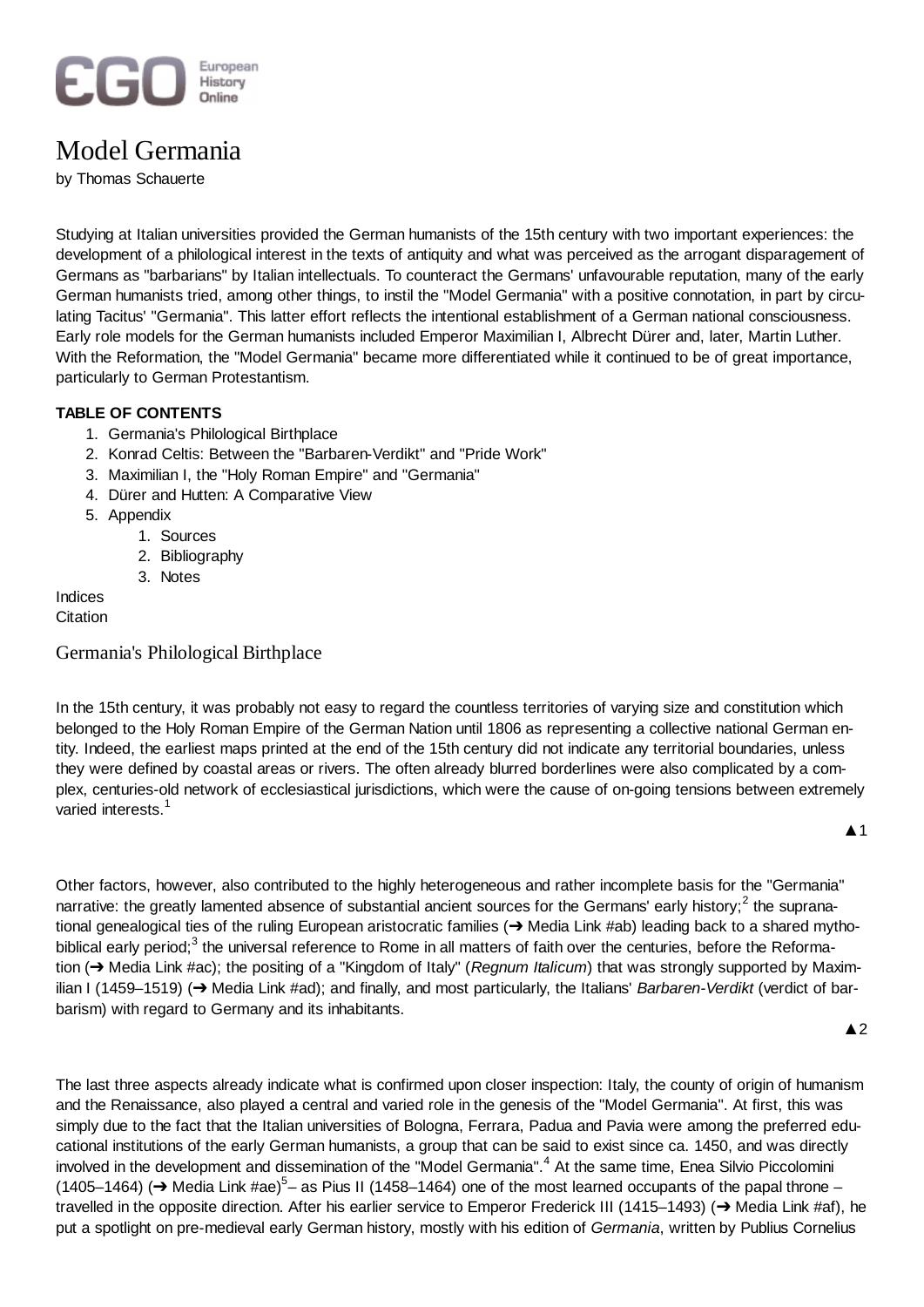Tacitus (55–116/120) ( $\rightarrow$  Media Link #ag) around 100 AD. Piccolomini's work was based on a manuscript transferred to Rome from Hersfeld Abbey and, although his judgement of the early Germans was not entirely positive, it finally provided useful material for addressing the emerging desire to establish the Germans' national and historical origins.<sup>6</sup> After the first edition appeared in 1472 in Bologna, a popular university town among the Germans, Friedrich Kreußner (died 1496)  $\rightarrow$  Media Link #ah) printed the first German edition in Nuremberg, whose textual foundation was likely procured directly from Italy by one of the city's early humanists.

 $\triangle 3$ 

In any case, the historical impact of *Germania* is due in particular to the new edition (→ Media Link #ai) conceived by the famous humanist Konrad Celtis (1459–1508) (→ Media Link #ai). It was published in 1498/1502 in Vienna by Johann Winterburger (1460–1519) ( $\rightarrow$  Media Link #ak) as part of a more wide-ranging concept and embellished with Celtis' programmatic poems Germania Generalis (→ Media Link #al) and *De origine, situ, moribus et institutis Norim*bergae libellus (**+** Media Link #am).<sup>7</sup> To some extent, the ancient text still reads today like a tremendously prescient anticipation – and probably also the foundation – of positive and negative stereotypes concerning a German "national character", whose reception history stretches well into the 20th century. In the land Tacitus considers inhospitable and barren, he also identifies virtues such as modesty, military bravery, bravado, a love of freedom, unconditional loyalty and sincerity, hospitality, a sense of family and monogamy. These positive qualities he contrasts with observations of laziness, carelessness, excessive celebration, an addiction to gaming, drunkenness, a rather primitive agriculture and lifestyle as well as an underdeveloped communal and cultural life.<sup>8</sup> Tacitus thus clearly surpasses in clarity and depth the two other main ancient sources regarding "Germania", which were also present during the Middle Ages, but lacked the same pervasive impact. One of these is the so-called *German digression (→ Media Link #an)* of Gaius Julius Caesar (100–44 BC) (→ Media Link #ao) from *De bello Gallico*, written in 52/51 BC. Although this account is shorter than Tacitus' text, it reflects Caesar's personal experiences and has been available in German since 1507.<sup>9</sup> The other source is the map of *Magna Germania*, which depicts the non-Roman part of "Germania" in a way that was regarded as authentically ancient. It was designed by the apparently German-born Donnus Nicolaus Germanus (ca. 1420–ca. 1490) (→ Media Link #ap) to accompany his edition of Claudius Ptolemy's (ca. 100–ca. 178 AD) (→ Media Link #aq) *Cosmographia* which was being printed since 1467.<sup>10</sup>

In the early 16th century, the above-mentioned texts by Tacitus and Caesar were read with a clearer understanding of certain key points. These included the stark distinction that Caesar made between Germans and Gauls, and the continuity that was seen to exist – well into the 20th century – between the *Germani* and the early modern Germans.<sup>11</sup> This notion was supported by Tacitus' affirmative answer to the question about the nativeness of the Germans, who had purportedly inhabited their homeland from time immemorial and never been expelled from it. This, in turn, made it easy to make the claim that the Germans had also never been vanquished.<sup>12</sup>

 $\triangle$  5

Ÿ4

## Konrad Celtis: Between the "Barbaren-Verdikt" and "Pride Work"

The Italian intellectuals' disparaging views about the Germans' lack of culture, their obscure history, habitual crudeness and lack of education<sup>13</sup> had already been given expression at the Council of Constance (1414–1418). These prejudices became a source of even greater displeasure<sup>14</sup> to the members of the *nationes Germanicae*, the communities of German students at the Italian universities, culminating into bona fide political issue by around 1500. Konrad Celtis, the most prominent exponent of a now-flourishing German humanism, led the effort to do "pride work" (*Stolzarbeit*), i.e. to counter these anti-German biases.<sup>15</sup> His influence was felt in particular by those "second generation" humanists from 1490 to 1530, who "construed the Italian verdict of barbarism as intentional defamation" and subsequently resorted to a textual "national defense".<sup>16</sup>

**▲6** 

This approach had already been taken, without any obvious indignation, as early as 1493 with one of the most famous German incunabula ever published, the *Liber chronicarum* (*Nuremberg Chronicle,* better known as *Schedelsche Weltchronik*) (→ Media Link #ar) by the Nuremberg physician and humanist Hartmann Schedel (1440–1514) (→ Media Link #as).<sup>17</sup> Thus, while the long section on Venice is full of admiration for the international trade metropolis, Schedel also does not neglect to mention that the German city of Trier must be regarded as one of the world's oldest cities,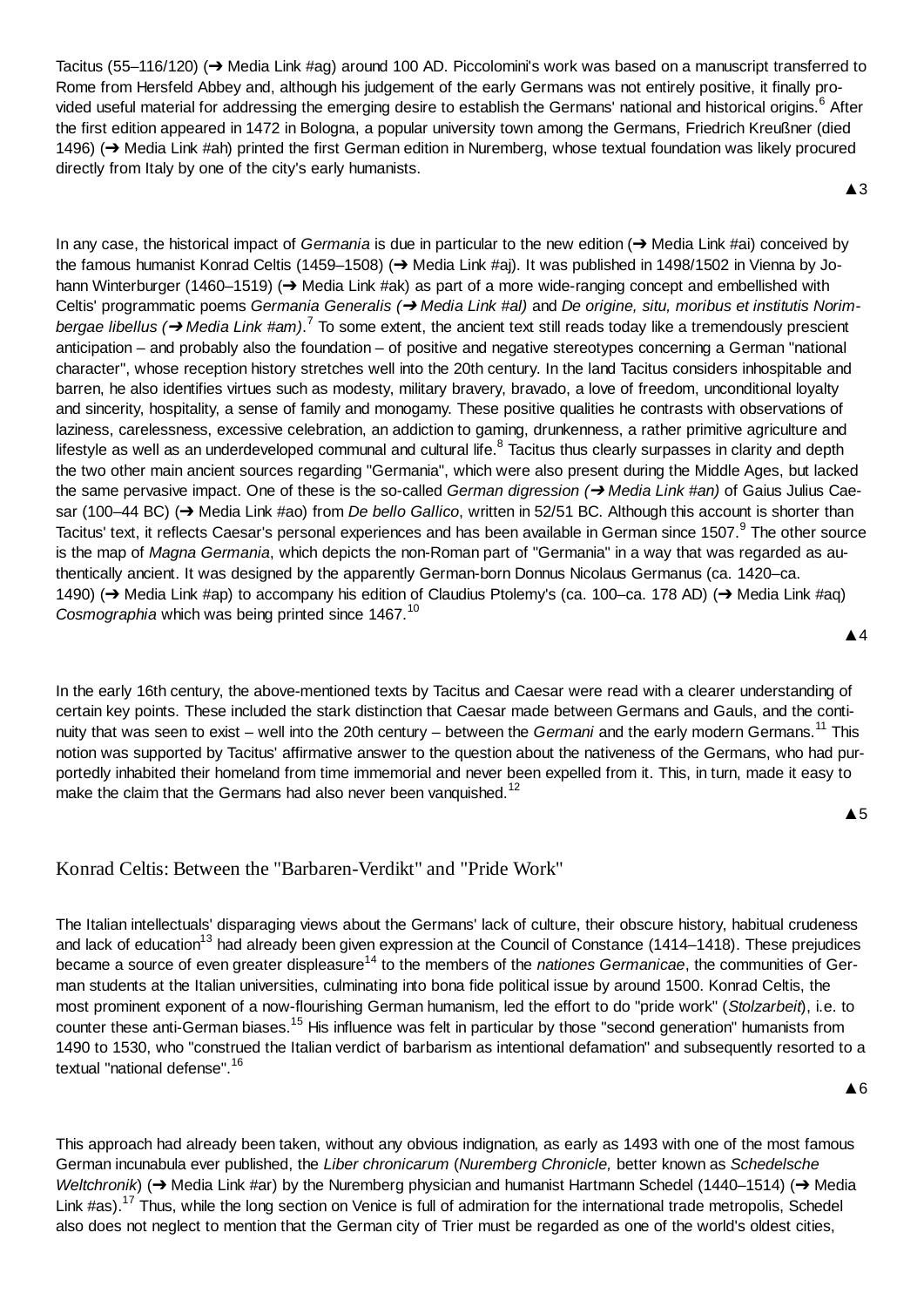founded after Jerusalem, Babel and Nineveh, but long before Rome.<sup>18</sup> However, one still looks in vain for evidence of a "national" focus where it might otherwise be expected. The double-sided world map  $(\rightarrow$  Media Link #at) that Schedel supplies for his readers at the beginning merely designates Germany, without any special emphasis, as "Saxonia", synonymous with the at the time largest of the German tribes.

**A7** 

Only the map of Germany that Hieronymus Münzer (1437–1508) ( $\rightarrow$  Media Link #au) appends to the work, with recourse to the work of Nicholas of Cusa (1401–1464) ( $\rightarrow$  Media Link #av), offers greater clarity.<sup>19</sup> Without explicitly mentioning the Italians' *Barbaren-Verdikt*, he seeks to refute it by presenting a simple yet ultimately unverifiable historical claim: The ennoblement of the Germans in their manners and customs was

**▲8** 

... durch nichtz anders denn durch annemung cristenlichen glawbens beschehen. Dann der cristenlich glawb hat von den Teutschen alle barbarische grobheyt vertriben und die Teutschen also gehübscht das yetzo die kriechischen grob und die Teutschen billich lateinisch genent werden.<sup>20</sup>

Here, then, the process of cultural refinement is not attributed to the advance of spiritual knowledge or current educational reforms (and certainly not to their Italian origins). Instead, the Germans' refinement is ascribed to the mythical and distant process of Christianization and thus endowed with the splendour of an ancient origin.

**A**9

Konrad Celtis subsequently took up this view by acquiring the help of the famous German artist and theorist Albrecht Dürer (1471–1528) (→ Media Link #aw) from Nuremberg who designed the programmatic woodcut *Philosophia (→ Media Link #ax)* for Celtis' Quatuor libri amorum (Vier Bücher Liebeselegien; Love Elegies in Four Books) (→ Media Link #ay). The image condenses to the maximum this legendary and ideologically charged variety of knowledge transfer, which gained importance under the term of *translatio studii*.<sup>21</sup> It is, moreover, one of the few examples in which the direct influence of a humanist on an elaborate illustrative invention can be verified by the sources. Among many other things, Dürer's sketch concisely describes in four medallions the historical path of the transmission of philosophical subject matter: from the ancient Egyptians, via Greeks and Romans to the Germans, who are represented by the famous polymath Albertus Magnus (ca. 1193–1280) ( $\rightarrow$  Media Link #az).<sup>22</sup> Because of Magnus' knowledge of alchemy he was considered to be the inventor of gunpowder (another contender for that title was the legendary but fictitious Freiburg Franciscan Berthold Schwarz). Although neither in fact invented gunpowder, its supposed discovery was viewed – along with the invention of movable type printing by Johannes Gutenberg (ca. 1400–1468) ( $\rightarrow$  Media Link #b0) in the ancient Roman city of Mainz – to be a revolutionary German contribution to the history of Western culture. This reflects not only political, but also technological linkages to the achievements of antiquity.<sup>23</sup>

 $\triangle$  10

These ideas were depicted also in another woodcut – again in greatly condensed form – which also came about due to a suggestion from Konrad Celtis. Hans Burgkmair's (ca. 1500–before 1562) (→ Media Link #b1) "Imperial Eagle" woodcut portrays a national education programme under the patronage of the "new Apollo", Emperor Maximilian I.<sup>24</sup> However, the picture is not explicitly tailored to portray "Germany" and its inhabitants in the narrow sense, but rather the emperor himself, his University of Vienna and the empire. The national aspect thus ultimately recedes behind a rather abstract notion of statehood.

 $\blacktriangle$  11

It was also Celtis who went beyond any tangible sources with his project of a poetic description of Germany, which ran through his entire oeuvre like a *leitmotif.<sup>25</sup>* His love elegies symbolically invoked this geographical entity and thus paved the way to a more elevated interpretation: According to Celtis, Germania consists of four parts, and right in the middle lies the mountain Fichtelberg, from which the four major rivers of Germany flow in all directions.<sup>26</sup> By exalting elegiacally his fictitious lovers throughout the country, he also indirectly emotionalizes his relationship to the areas themselves. He pays homage to something that before seemed hardly praiseworthy: the "country" in which he was born, where he lived, where he often wandered and where he hoped to have a beneficial impact. If it is possible to identify something like the birth of a love of country – a love that exceeds the subjective, emotional and immediate "homeland" of one's birth and childhood – then it can probably be found in Celtis' *Quatuor libri*.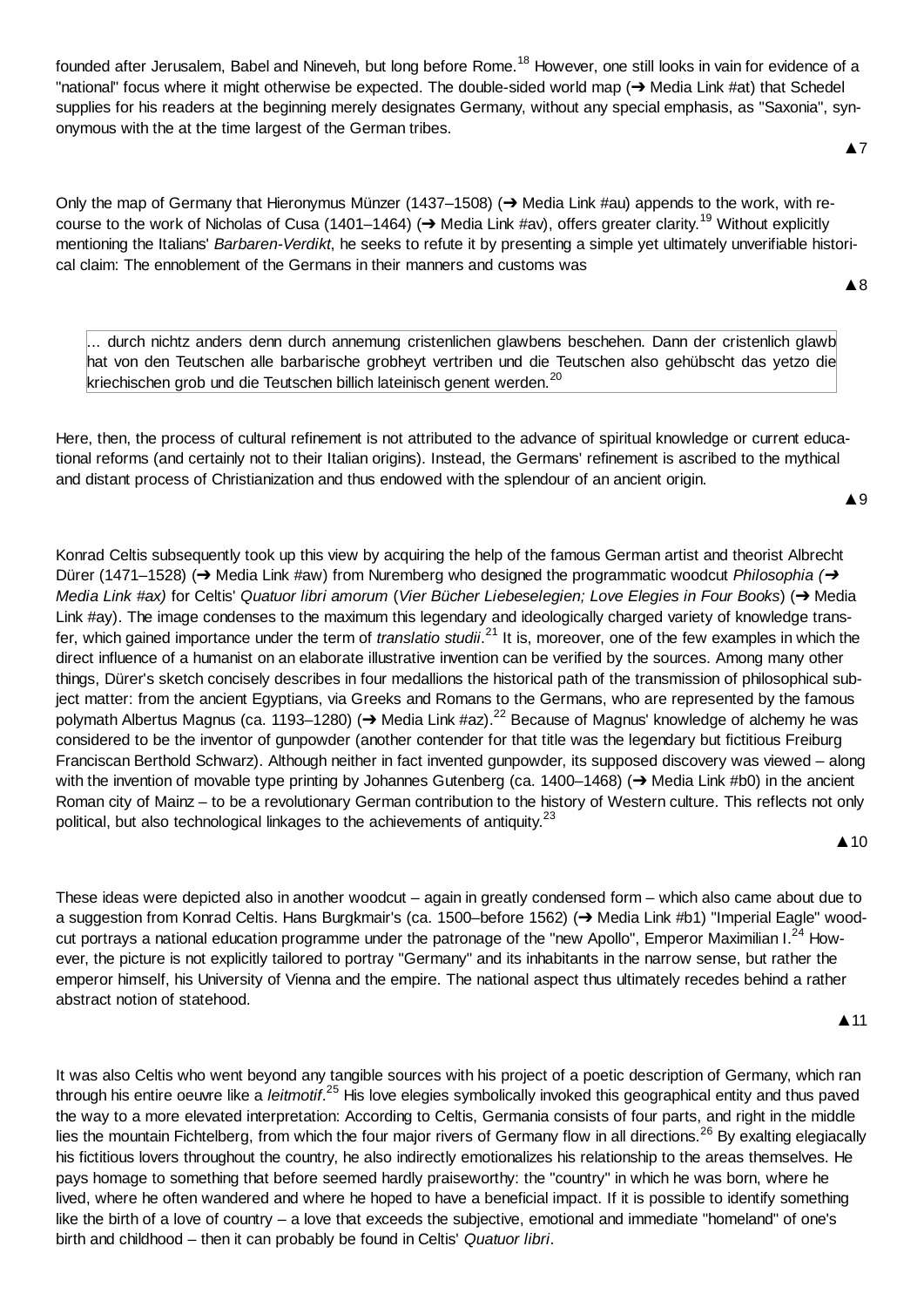$\triangle$  13

# Maximilian I, the "Holy Roman Empire" and "Germania"

Unlike in Italy, where contents and forms of antiquity went hand in hand – especially in architecture and the visual arts – humanism and the reception of antiquity in Germany were more philological, as well as political, in nature. Whenever the Roman heyday under Caesar or Augustus were allegorically evoked in the Holy Roman Empire, they served also as an allusion to the high expectations associated with the reign of Emperor Maximilian I. These concerned the awaited flourishing of the arts and sciences and the German-Roman emperor's primacy among all Christian rulers. During all of his life Maximilian was thus the preferred figure for representing the national and patriotic hopes of his immediate and wider intellectual environment. Already before 1500, a dedicatory broadsheet from the Regensburg humanist Janus Tolophus (1429–1503) ( $\rightarrow$  Media Link #b3) portraved him as "Hercules Germanicus".<sup>27</sup>

Like his erudite circle, the Emperor also had an extremely ambivalent relationship with Italy, which owed much to conflicting experiences. Despite many failures, he vehemently fought to exert his influence and the influence of his empire in Italy. Even if the so-called *Regnum Italicum* or "Kingdom of Italy" – that is, the part of Italy that was claimed by the rulers of the Holy Roman Empire – was a more pressing political issue in the High Middle Ages,  $^{28}$  it remained a focal point for Emperor Maximilian, particularly after his wedding to the daughter of the Milanese Duke, Bianca Maria Sforza (1472–1510) (ᇄ Media Link #b4), which took place in 1494. The claim on *Italia, quae mea est* ("my Italy") chiefly came to light in the struggle with the papacy and Venice concerning Maximilian's hoped-for coronation in Rome, a hope that was finally abandoned in 1508, and in the battles for the imperial fiefdom of Milan.<sup>29</sup>

It should be emphasized that Maximilian inextricably merged the interests of the House of Habsburg with those of the empire, often to the detriment of the latter. He by no means followed a recognizable, stringent ideology – certainly none that could be called national. Rather, the representation of his own superiority stemmed from the dignity of his office, established by Julius Caesar, and – often closely interwoven with this – from the perceived primeval origin of the House of Habsburg. For this reason, he had his secretaries, poets and artists give his political, dynastic and military objectives the most expedient ideological lustre possible.<sup>30</sup>

**A** 15

**▲14** 

A decisive impetus in this regard came from Alsace. A region where the emperor's dynastic interests were more or less aligned with those of the empire, Maximilian had reigned there since 1490 as "Landgrave of Alsace".<sup>31</sup> Unlike the border territories of the Habsburg Netherlands, the Electorate of Bohemia or Switzerland, which had loose and increasingly weak relations with the empire, Alsace was an area that was presented as decidedly "reichisch" (belonging to the core territories of the empire) as a result of constant threats from Burgundian, and later French, claims. Alsace was also the "patria" of known historians and writers such as Jakob Wimpfeling (1450–1528) (→ Media Link #b5) or Sebastian Brant  $(1457/1458-1521)$  ( $\rightarrow$  Media Link #b6).<sup>32</sup> Wimpfeling is worth highlighting in particular: his *Germania*, which appeared in Latin and German as part of an anthology in 1501 in Strasbourg,<sup>33</sup> was an early standard work of national historiography, whose thrust was primarily anti-French.  $34$ 

 $\triangle$  16

## Dürer and Hutten: A Comparative View

It would be overly simplistic to draw a direct line from the decades around 1500 to the hypernationalism of the 19th and 20th centuries.<sup>35</sup> This is because the Reformation soon created at least two opposing value systems, in which the spirit of nationalism was exploited mainly on the Protestant side. Many individual motives and narratives, however, can be identified through all historical and cultural transformations. This phenomenon is best illustrated by the figure of the artist and theorist Albrecht Dürer ( $\rightarrow$  Media Link #b7), for also in his case – for Dürer himself as well as for his later admirers – Italy represented a main point of friction. This was mainly due to the fact that in the visual arts Italian forms were generally adopted very reluctantly in Germany and usually made to fit stylistically with what might be referred to as the local "diffraction pattern". This pattern, however, was thought to reflect a synthesis and enhancement of what had been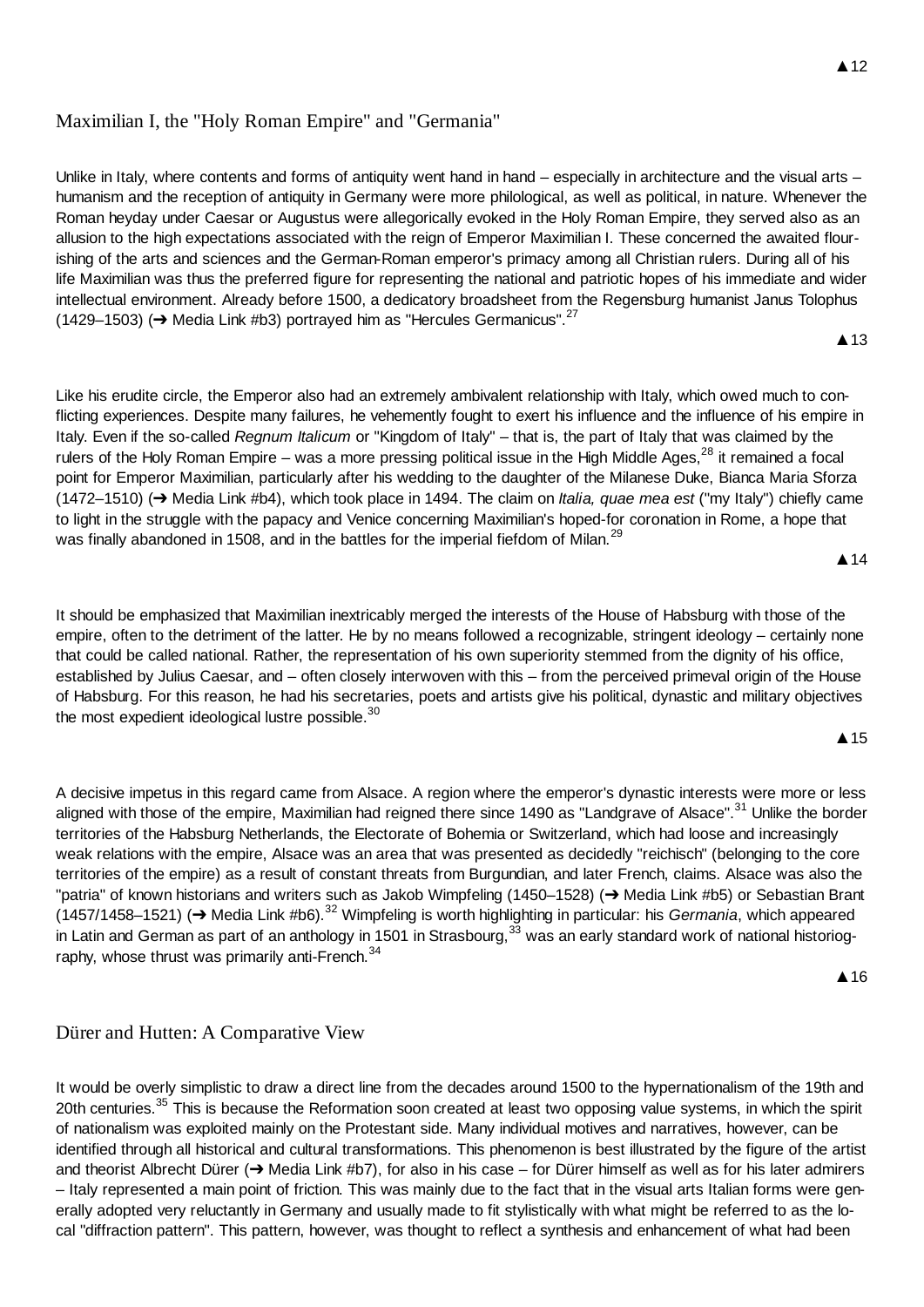discovered, and can also be interpreted as a conscious rejection of the influence of the Italian Renaissance.<sup>36</sup>

▲18

Such an observation is certainly plausible for the time leading up to the mid-16th century. However, it must be qualified with regard to the next few decades, for the "Renaissance model" of the Italian painter and writer Giorgio Vasari  $(1511–1574)$   $(\rightarrow$  Media Link #b8) became a master narrative from 1550 that extended far beyond art history. With great success (which has only been critically examined in recent years), this model propagated the notion that the cultural tradition of the ancient world had been interrupted by the sinister "Gothic" Middle Ages and told of its glorious, and in all respects superior, revival in Florence.<sup>37</sup> In point of fact, however, neither Dürer himself, nor the German artists of his generation had ever been to Florence or Rome. And precisely in Dürer's case, the influences on his art were less formal than theoretical in nature; influences which he absorbed mainly during his second sojourn in Venice (1505–1507). It was here – and only here – that he actually once employed the signature *Albertus durer germanus,*<sup>38</sup> thereby underlining his German heritage, as defined by his humanist friends Brant and Celtis. At the same time, however, and this was probably the more important matter to him, he demonstrated his active participation in the contemporary intellectual discourse.<sup>39</sup>

Quite astonishingly, then, before Martin Luther (1483–1546) ( $\rightarrow$  Media Link #b9) would rise to become a national figure and role model ( $\rightarrow$  Media Link #ba) (at least for the Protestants), his precursor in this regard was not a ruler, poet or theologian, but rather the artist Albrecht Dürer. A sense of national superiority had already crystallized around his person and his work around 1500, when Celtis had elevated him to the "German Apelles". And after Dürer's visit to the Netherlands in 1520/1521, he was idealized there as *Germanorum decus* (the glory of Germany). This designation could be read until 1852 as part of the inscription of his bust  $(\rightarrow$  Media Link #bb), made around 1563, on the former facade of the Antwerp painters' guild.<sup>40</sup> Dürer's elevation to a representative of "Germania" is, however, not surprising, considering that he was known to, or friends with, all of the literary protagonists of "Germania", including Celtis, Brant, Wimpfeling and Schedel.

Dürer was therefore no less of an inspiration than his contemporaries Martin Luther  $(\rightarrow)$  Media Link #bc), Hans Sachs (1494–1576) (→ Media Link #bd) or Ulrich von Hutten (1488–1523) (→ Media Link #be) to the Romantic nationalism that began to emerge in Germany at the beginning of the 19th century. Although the figure of Dürer has not played a significant role, at least since the 1970s, in the increasing national efforts in Germany to come to terms with the past, the reputation of his contemporary Hutten experienced a late bloom in the German Democratic Republic as a patriotic champion of the Reformation, an aristocratic revolutionary and a friend of the peasants.<sup>41</sup> After the end of the German Democratic Republic in 1990 one of Germany's last patriotic narratives, whose earliest proponents had lived at the time of the first edition of Tacitus' *Germania*, became obsolete.

 $\triangle 20$ 

▲ 21

▲19

As a rather ironic epilogue, "Hermann der Cherusker", one of the most important champions of German national pride (→ Media Link #bf), owed his own literary revival well into the 20th century to Hutten. In Hutten's *Arminius* (probably written around 1517, but first published posthumously together with Tacitus' *Germania* in 1528), Hermann (ca. 18 BC–21 AD) (→ Media Link #bg) is celebrated in dialogue form as the conqueror of the Roman legions, a freedom fighter and the epitome of German invincibility. Recent research, though, has found evidence that the hero's portrayal, done in the tradition of the ancient satirist Lucian (120–180) ( $\rightarrow$  Media Link #bh), contains many ironic distortions.<sup>42</sup>

Thomas Schauerte, Nuremberg

# Appendix

Sources

Caesar, Gaius Julius: Julius der erst Römisch Keyser von seinem Kriege, translated by Matthias Ringmann, Strassburg 1507, online: http://nbn-resolving.de/urn:nbn:de:bvb:12-bsb00001890-3 [29/05/2012].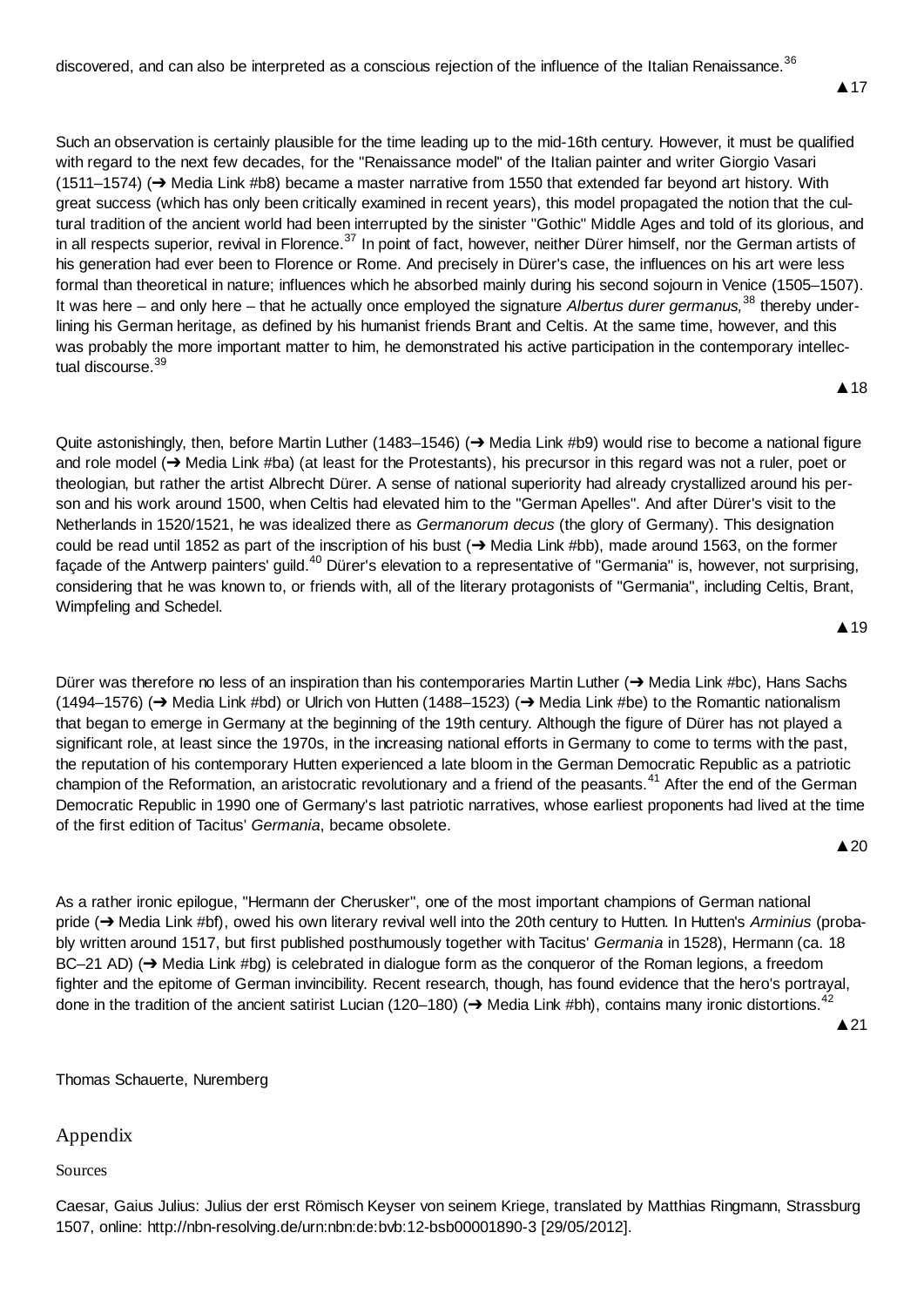Donnus Nicolaus Germanus (ed.): Cosmographia Claudii Ptolomaei Alexandrini, Bologna 1467, online: http://www.polona.pl/dlibra/doccontent2?id=61 [29/05/2012].

Celtis, Konrad: De origine, situ moribus et institutis Norimbergae libellus, Nuremberg 1502, online: http://nbn-resolving.de/urn:nbn:de:bvb:12-bsb00007499-6 [29/05/2012].

Füssel, Stephen (ed.): Hartmann Schedel: Weltchronik. Kolorierte Gesamtausgabe von 1493, Cologne et al. 2001.

Müller, Gernot Michael: Die "Germania generalis" des Conrad Celtis: Studien mit Edition, Übersetzung und Kommentar, Tübingen 2001 (Frühe Neuzeit 67).

Stückelberger, Alfred et al. (eds.): Ptolemaios: Handbuch der Geographie (Griechisch-Deutsch), Basel 2006.

Tacitus, Cornelius: Germania, ed. by Manfred Fuhrmann, Stuttgart 1972.

Bibliography

Blum, Gerd: Giorgio Vasari: Der Erfinder der Renaissance, Munich 2011.

Borries, Emil von: Wimpfeling und Murner im Kampf um die ältere Geschichte des Elsasses: Ein Beitrag zur Charakteristik des deutschen Frühhumanismus, Heidelberg 1926, online: http://nbn-resolving.de/urn:nbn:de:hbz:061:1-16381 [19/06/2012].

Glei, Reinhold F.: Der deutscheste aller Deutschen? Ironie in Ulrich von Huttens *Arminius*, in: idem (ed.): Ironie: Griechische und lateinische Fallstudien, Trier 2009 (Bochumer Altertumswissenschaftliches Colloquium 80), pp. 265–282.

Gruber, Joachim: Art. "Germanen. III. Der Germanenbegriff im Mittelalter", in: Lexikon des Mittelalters 4 (1989), col. 1343f.

Hirschi, Caspar: Wettkampf der Nationen: Konstruktion einer deutschen Ehrgemeinschaft an der Wende vom Mittelalter zur Neuzeit, Göttingen 2005.

Hoppe, Stephan et al. (eds.): Stil als Bedeutung in der nordalpinen Renaissance: Wiederentdeckung einer methodischen Nachbarschaft, Regensburg 2008.

Jäger, Lorenz: Eine deutsche Unheilsgeschichte, Rezension zu: Krebs, Christopher B.: Ein gefährliches Buch: Die "Germania" des Tacitus und die Erfindung der Deutschen, Munich 2012, in: Frankfurter Allgemeine Zeitung, 10/03/2012, no. 60, p. L19.

Keller, Hagen: Art. "Lehen: Lehenswesen, Lehnrecht", in: Lexikon des Mittelalters 5 (1991), col. 1811ff.

idem: Der Blick von Italien auf das "römische" Imperium und seine "deutschen" Kaiser, in: Bernd Schneidmüller et al. (eds.): Heilig – Römisch – Deutsch: Das Reich im mittelalterlichen Europa, Dresden 2006, pp. 286–307.

Kleineberg, Andreas et al. (eds.): Germania und die Insel Thule: Die Entschlüsselung von Ptolemaios' "Atlas der Oikumene", Darmstadt 2010.

Köbler, Gerhard: Art. "Mailand", in: idem: Historisches Lexikon der deutschen Länder: Die deutschen Territorien vom Mittelalter bis zur Gegenwart, Munich1990, pp. 321f.

idem: Historisches Lexikon der deutschen Länder: Die deutschen Territorien vom Mittelalter bis zur Gegenwart, Munich 1992.

Krapf, Ludwig: Germanenmythus und Reichsideologie: Frühhumanistische Rezeptionsweisen der taciteischen "Germania", Tübingen 1979 (Studien zur deutschen Literatur 59).

Krebs, Christopher B: Ein gefährliches Buch: Die "Germania" des Tacitus und die Erfindung der Deutschen, Munich 2012.

idem: Negotiatio Germaniae: Tacitus' Germania und Enea Silvio Piccolomini, Giannantonio Campano, Conrad Celtis und Heinrich Bebel, Göttingen 2005.

Luh, Peter: Kaiser Maximilian gewidmet: Die unvollendete Werkausgabe des Conrad Celtis und ihre Holzschnitte, Frank-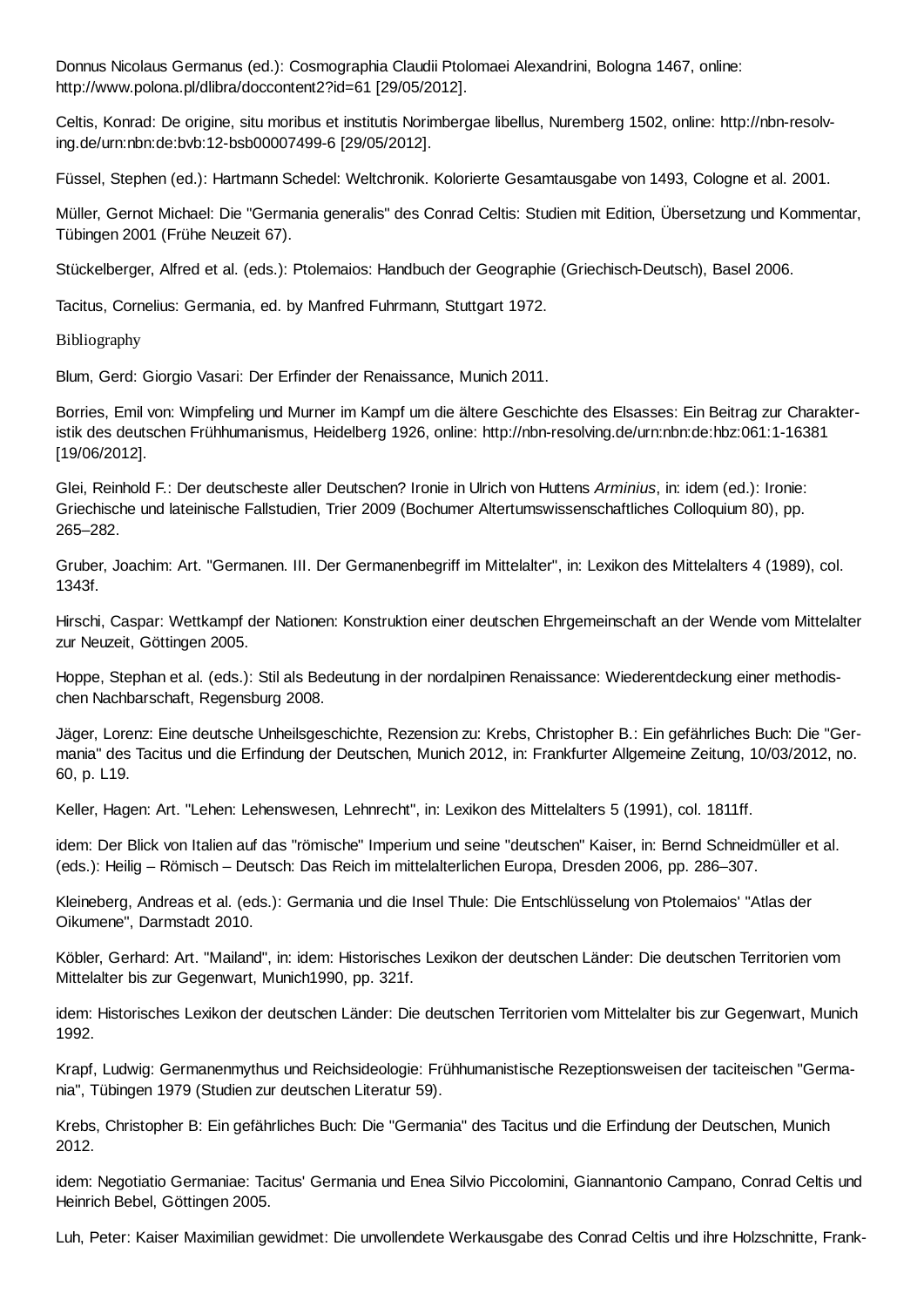furt am Main et al. 2001 (Europäische Hochschulschriften, Reihe 28, vol. 377).

idem: Der "allegorische Reichsadler" von Conrad Celtis und Hans Burgkmair: Ein Werbeblatt für das Collegium Poetarum et Mathematicorum in Wien, Frankfurt am Main et al. 2002 (Europäische Hochschulschriften, Reihe 28, vol. 390).

Mende, Matthias: GERMANORUM DECVS: Zur Bildnisbüste Albrecht Dürers im Museum Vleeshuis in Antwerpen, in: Christian Hecht (ed.): Beständig im Wandel: Innovationen – Verwandlungen – Konkretisierungen: Festschrift für Karl Mösenender zum 60. Geburtstag, Berlin 2009, pp. 121–128.

Mertens, Dieter: Die Instrumentalisierung der "Germania" des Tacitus durch die deutschen Humanisten, in: Beck, Heinrich (ed.): Zur Geschichte der Gleichung "germanisch – deutsch": Sprache und Namen, Geschichte und Institutionen, Berlin et al. 2004, pp. 37–101, online: http://www.freidok.uni-freiburg.de/volltexte/2763/pdf/Mertens\_Die\_Instrumentalisierung\_der\_Germania.pdf [19/06/2012].

idem: Kaiser Maximilian und das Elsass, in: Otto Herding (ed.): Die Humanisten in ihrer politischen und sozialen Umwelt, Boppard 1976 (Kommission für Humanismusforschung, Mitteilung 3), pp. 177–201.

Möller, Steffen: Nicolaus Cusanus als Geograph, in: Harald Schwaetzer et al. (eds.): Das europäische Erbe im Denken des Nikolaus von Kues: Geistesgeschichte als Geistesgegenwart, Munster 2008, pp. 215–227.

Müller, Jan-Dirk: Gedechtnus: Literatur und Hofgesellschaft um Maximilian I., Munich 1982.

Schauerte, Thomas: Die deutschen Apelliden: Anmerkungen zu humanistischen und nationalen Aspekten in höfischen Bildwerken der Dürerzeit, in: Matthias Müller et al. (eds.): Apelles am Fürstenhof: Facetten der Hofkunst um 1500 im Alten Reich, Berlin 2010, pp. 34–43.

idem: Die Ehrenpforte für Kaiser Maximilian I.: Dürer und Altdorfer im Dienst des Herrschers, Munich et al. 2001 (Kunstwissenschaftliche Studien 95).

idem: Von der "Philosophia" zur "Melencolia I": Anmerkungen zu Dürers Philosophie-Holzschnitt für Konrad Celtis, in: Franz Fuchs (ed.): Konrad Celtis und Nürnberg: 500 Jahre Amores, Nürnberg 2004 (Pirckheimer-Jahrbuch 2003), pp. 117–139.

Sottili, Agostino: Nürnberger Studenten an italienischen Renaissance-Universitäten mit besonderer Berücksichtigung der Universität Padua, in: Volker Kapp et al. (eds.): Nürnberg und Italien: Begegnungen, Einflüsse und Ideen, Tübingen 1991 (Erlanger romanistische Dokumente und Arbeiten 6), pp. 49–103.

Wiener, Claudia et al. (eds.): Amor als Topograph: 500 Jahre *Amores* des Conrad Celtis: Ein Manifest des deutschen Humanismus, Schweinfurt 2002.

Wiesflecker, Hermann: Kaiser Maximilian I: Das Reich, Österreich und Europa an der Wende zur Neuzeit, Vienna et al. 1971–1986, vol. 1–5.

Wirth, Günter: Nachwort, in: Otto Flake: Ulrich von Hutten, Berlin (East) 1983, pp. 364–375.

Wood, Christopher S.: Forgery, Replica, Fiction: Temporalities of German Renaissance Art, Chicago 2008.

**Notes** 

- 1. ^ This situation is described in the following manner by one of the best authorities on the subject: "Der Verband des Heiligen Römischen Reichs deutscher Nation ist derart vielfältig und unterschiedlich, daß es bereits erhebliche Mühe bereitet, seine Teile zu erfassen." ("The alliance of the Holy Roman Empire of the German Nation is so complex and diverse that compiling its parts causes considerable difficulty", transl. by C. R.), cf. Köbler, Historisches Lexikon 1992, S. X. For the period under consideration here, between 328 and about 400 principalities can be found in the empire registries for the years 1489 and 1521 (ibidem).
- 2. ^ On the scarcity of sources from the High Middle Ages, cf. Gruber, Art. "Germanen. III." 1989.
- 3. ^The sons of Noah spread out over the three continents, known at the time (Japheth: Europe, Shem: Asia; Ham: Africa). After the fall of Troy, its defenders were scattered around the world and became the founding fathers of the European aristocratic Houses.
- 4. ^ Particularly noteworthy are Peter Luder (Ferrara), the Dutchman Rudolf Agricola (Pavia, Ferrara), Hartmann Schedel (Padua), Johannes Pirckheimer (Padua) and Sigismund Meisterlin (Padua); cf., for instance, Sottili,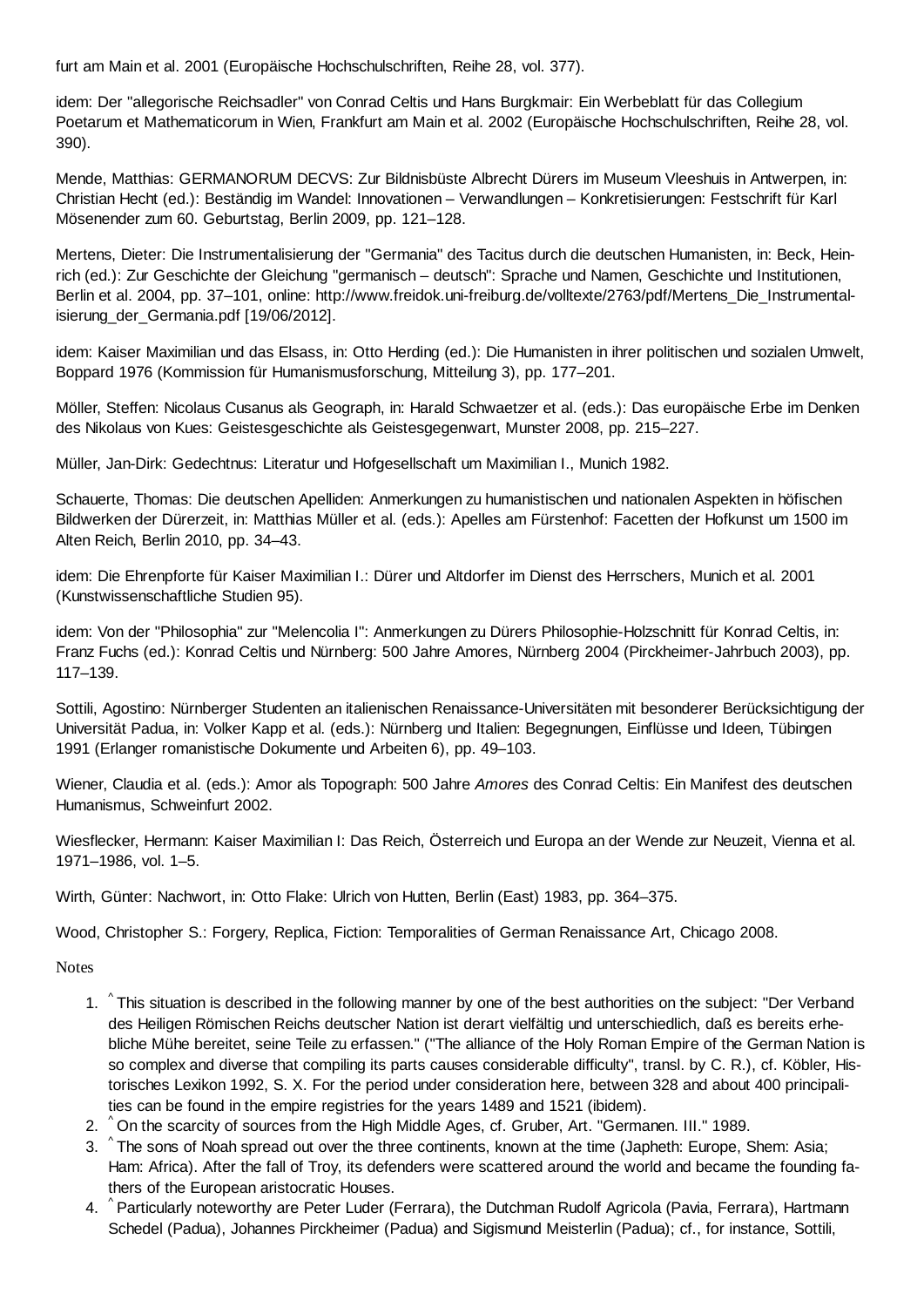Nürnberger Studenten 1991.

- 5. ^Enea thus points out in his own seminal work on Germany in 1457/1458 which first appeared in Leipzig in 1496 under the title *De ritu, situ, moribus et conditione Germaniae* and was later also known as *Germania* – that the Germans made human sacrifices; cf. Mertens, Instrumentalisierung 2004, pp. 70f., who rightly mentions the systematic suppression of this fact in all the editions of the period considered in this article. However, the suppression appears to be legitimated by Caesar's explicit statement in *De bello Gallico* that the Germans were not particularly keen on human sacrifice (6.21 "... neque sacrificiis student.").
- 6. ^Of still vital importance to this issue: Krapf, Germanenmythus 1979; Krebs, Negotiatio Germaniae 2005.
- 7. ^Celtis, De origine 1502. On this matter, and also essential to the discussion that follows, cf. Müller, "Germania generalis" 2001. ^
- 8. Tacitus, Germania 1972.
- ^ 9. Caesar, Julius der erst Römisch Keyser 1507.
- 10. ^ Donnus Nicolaus Germanus, Cosmographia 1467; also worth mentioning here is the scholarly debate on the early historical place names in the non-Roman occupied part of Germania, cf. Stückelberger, Ptolemaios 2006; Kleineberg, Germania 2010.
- ^ 11. Mertens, Instrumentalisierung 2004, p. 39.
- 12. ^ Celtis emphasizes all this explicitly in his *Germania Generalis*, cf. the edition of Müller, "Germania generalis" 2001, p. 94.
- 13. 'ibidem, pp. 243-249.
- 14. <sup>^</sup> On the *nationes* conflict at the Council of Constance, cf. Hirschi, Wettkampf 2005, pp. 141ff. This article is indebted to numerous suggestions from Hirschi's study, which also offers a detailed table of contents that allows readers a quick access to more information on many of the aspects mentioned here.
- 15. ^ The term apparently comes from the Nuremberg cultural studies expert Hermann Glaser, who devised it in the context of the German debate from the 1960s about guilt and coping vis-à-vis the crimes of National Socialism and thus as a complement to the concept of "Trauerarbeit" (grief work) by Sigmund Freud (1856–1939).
- 16. ^ Hirschi, Wettkampf 2005, p. 269 (transl. by C.R.).
- 17. <sup>^</sup> Facsimile of the German edition: Füssel, Hartmann Schedel 2001.
- 18. ^ Cf. ibidem, fol. XXIII.
- 19. <sup>^</sup> The map was first published as a copper engraving in 1491 in Eichstätt, cf. Möller, Nicolaus Cusanus 2008.
- 20. ^Füssel, Hartmann Schedel 2001, fol. 267v: " ... only made possible through their acceptance of the Christian faith. The Germans' Christian faith hence purged them of all their barbaric crudeness and ennobled them to such a degree that the Greeks were now deemed crude and the Germans rightfully called Latin.", transl. by C.R.
- 21. ^ Cf. Luh, Maximilian 2001, pp. 64–122.
- 22. ^ Schauerte, "Philosophia" 2004, pp. 117–139.
- 23. ^ Cf. Wood, Forgery 2008, pp. 64f.; Hirschi, Wettkampf 2005, pp. 283–288.
- 24.  $\degree$ Luh, Der "allegorische Reichsadler" 2002.
- ^ 25. Müller, "Germania generalis" 2001, p. 472.
- ^ This also constitues the framework for the magnum opus among his completed writings, the *Quatuor libri* 26. *amorum* from 1502, cf. also Wiener, Amor 2002.
- 27. ^ Cf. Luh, Maximilian 2001, pp. 334–348.
- 28. ^ As far as it may be ascertained, the continued and long-term effects of this phenomenon have not been adequately studied, cf. Keller, Der Blick von Italien 2006; idem, Art. "Lehen. Lehenswesen, Lehnrecht" 1991, pp. 321f., especially no. 2: "Reichsitalien". Cf. also Köbler, Art. "Mailand" 1990.
- 29. ^Wiesflecker, Kaiser Maximilian I. 1986, vol. 5, pp. 414f. On Maximilian's restitution attempts, idem, Kaiser Maximilian I. 1972, vol. 2, pp. 9–26. In the escutcheons of the "Ehrenpforte" ("Arch of Maximilian I") – a giant woodcut printed in 1517/1518 – there are the shields of: Lower Lombardy, Sicilia citra Pharum (kingdom of Naples), Sicilia ultra Pharum (kingdom of Sicily), Naples (kingdom of the two Sicilies), Sardinia, Calabria and Apulia, cf. Schauerte, Die Ehrenpforte 2001, A 2, no. 8, 61, 62, 64, 72, 88, 89.
- ^ 30. Müller, Gedechtnus 1982, passim, especially Chapter II, pp. 48–79.
- 31. ^ Even if only together with approximately 30 other imperial estates in Upper and Lower Alsace.
- 32. ^ Cf. Mertens, Kaiser Maximilian 1976, pp. 182ff.
- 33. ^ Bilingual edition: Borries, Wimpfeling und Murner 1926.
- 34. ^Cf. also the criticism in Krapf, Germanenmythus 1979, pp. 44ff., who refers to the Italian reception of Tacitus.
- 35. ^ Cf. the nuanced criticism in Hirschi, Wettkampf 2005, pp. 489–501.
- 36. ^ Cf. Hoppe, Stil 2008.
- 37. ^Cf. Blum, Giorgio Vasari 2011. This Renaissance concept is responsible for the creation of German art-historical institutes abroad in Florence (1897) and Rome (1913), which were the only ones of their kind until the found-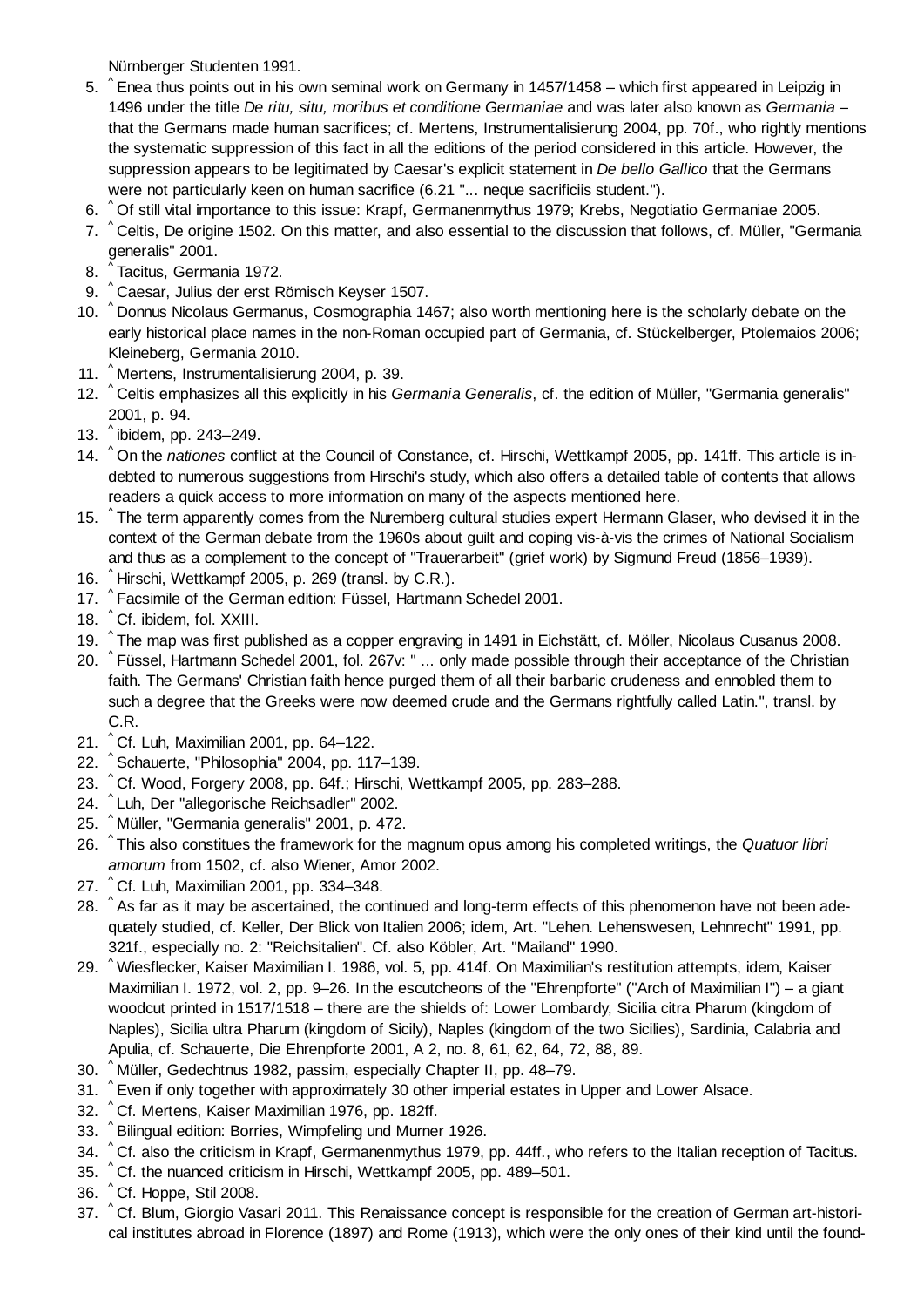ing of the German Forum for Art History in Paris in 1997. Wood, Forgery, 2008, p. 66, recently put forward the plausible argument that in a country like Germany, where the existence of the "Middle Ages" as such was not even recognized (and certainly not in the sense of Giorgio Vasari), many were convinced of an unbroken continuity since ancient Roman times and hence the need for a "renaissance" in the strict sense of the word would not have even been contemplated.

- ^ On the *Madonna mit dem Zeisig* (*Madonna with the Siskin*, Staatliche Museen Berlin, Gemäldegalerie): *Al-*38. *bertus durer germanus faciebat post virginis partum 1506 AD*.
- ^ On the surprisingly small influence of *Germania* and its subsequent publications on contemporaneous German 39. art, cf. Schauerte, Apelliden 2010.
- 40. ^Cf. Mende, GERMANORUM DECVS 2009. The fountain by Carl Alexander Heideloff (1789–1865) the Dürer-Pirckheimer-Brunnen – was dedicated in Nuremberg in 1821, the same year as Johann Gottfried Schadow's (1764–1850) Luther Memorial in Wittenberg, and is supposedly the first public memorial site for an artist.
- 41. ^ Cf., for instance, Wirth, Nachwort 1983.
- 42. ^Glei, Der deutscheste aller Deutschen? 2009; Krebs, Gefährliches Buch 2012. In this regard, cf. the justifiably critical review of Jäger, Unheilsgeschichte 2012.

This text is licensed under: CC by-nc-nd - Attribution, Noncommercial, No Derivative Works

Translated by: Christopher Reid Editor: Matthias Müller Copy Editor: Lisa Landes

Indices

DDC: 144 , 303 , 870 , 936 , 948

Locations

```
Alsace DNB \mathbb{E}^{\bullet} (http://d-nb.info/gnd/4014500-1)
Antwerp DNB \blacksquare (http://d-nb.info/gnd/4002364-3)
Austrian Netherlands DNB [ (http://d-nb.info/gnd/4075611-7)
Babylon DNB \mathbb{F} (http://d-nb.info/gnd/4004101-3)
Bohemia DNB E (http://d-nb.info/gnd/4007467-5)
Bologna DNB \mathbb{F} (http://d-nb.info/gnd/4007616-7)
Ferrara DNB <sup>r</sup> (http://d-nb.info/gnd/1007369-3)
Fichtelberg DNB \mathbb{F} (http://d-nb.info/gnd/4017048-2)
Florence DNB [fttp://d-nb.info/gnd/4017581-9)
German Democratic Republic DNB <sup>(*</sup> (http://d-nb.info/gnd/4011890-3)
Germany DNB F (http://d-nb.info/gnd/4011882-4)
Holy Roman Empire DNB (http://d-nb.info/gnd/2035457-5)
Italy DNB \mathbb{L}^{\bullet} (http://d-nb.info/gnd/4027833-5)
Jerusalem DNB (http://d-nb.info/gnd/4028586-8) 
Kingdom of Italy (Regnum Italicum) DNB [f] (http://d-nb.info/gnd/4076629-9)
Konstanz DNB (http://d-nb.info/gnd/2016473-7) 
Mainz DNB \mathbb{F}^{\bullet} (http://d-nb.info/gnd/4037124-4)
Nineveh DNB [ (http://d-nb.info/gnd/4042360-8)
Nuremberg DNB <sup>(*</sup> (http://d-nb.info/gnd/4042742-0)
Padova DNB (http://d-nb.info/gnd/4044295-0)
Pavia DNB \mathbb{E}^{\bullet} (http://d-nb.info/gnd/4044970-1)
Rome DNB \mathbb{F} (http://d-nb.info/gnd/4050471-2)
Strasbourg DNB E<sup>7</sup> (http://d-nb.info/gnd/4057878-1)
Switzerland DNB \mathbb{F} (http://d-nb.info/gnd/4053881-3)
```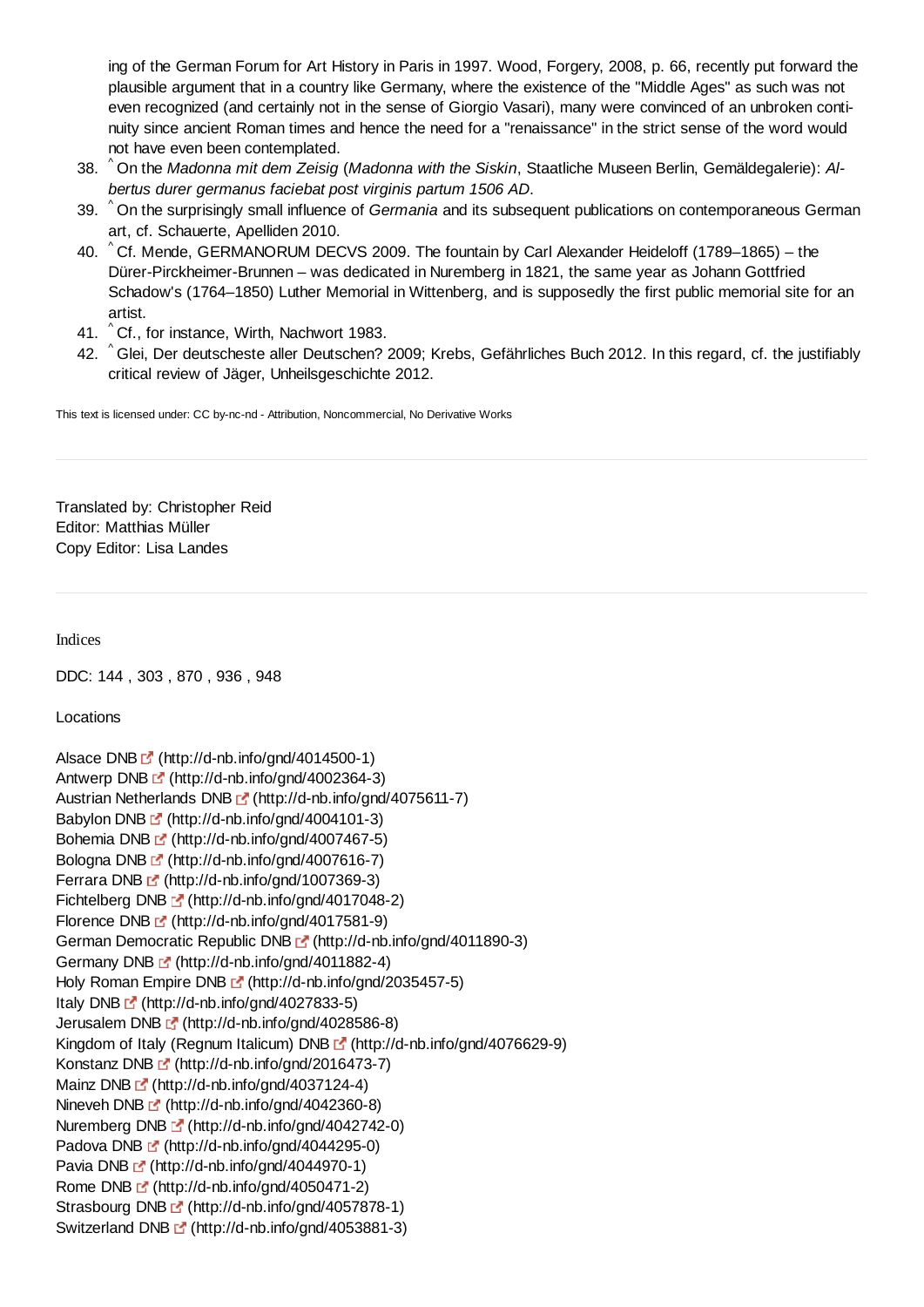## Citation

Schauerte, Thomas: Model Germania, in: European History Online (EGO), published by the Leibniz Institute of European History (IEG), Mainz 2012-10-19. URL: http://www.ieg-ego.eu/schauertet-2012-en URN: urn:nbn:de:0159-2012101808 [YYYY-MM-DD].

When quoting this article please add the date of your last retrieval in brackets after the url. When quoting a certain passage from the article please also insert the corresponding number(s), for example 2 or 1-4.

Export citation from: HeBIS Online Catalogue [sttp://cbsopac.rz.uni-frankfurt.de/DB=2.1/PPNSET?PPN=31036096X) ()

## **Link #ab**

Dynastic Networks (http://www.ieg-ego.eu/en/threads/european-networks/dynastic-networks/danielschoenpflug-dynastic-networks)

## **Link #ac**

Wittenberg Reformation (http://www.ieg-ego.eu/en/threads/european-media/european-media-events/marcelnieden-the-wittenberg-reformation-as-a-media-event)

## **Link #ad**

■ Emperor Maximilian I (1459–1519) VIAF (http://viaf.org/viaf/89630443) DNB C (http://d-nb.info /gnd/118579371)

## **Link #ae**

• Enea Silvio Piccolomini (1405–1464) VIAF (http://viaf.org/viaf/95156138) DNB C (http://d-nb.info /gnd/118594702) ADB/NDB (http://www.deutsche-biographie.de/pnd118594702.html)



 (http://www.ieg-ego.eu/en/mediainfo/enea-silvio-piccolomini-140520131464-en?mediainfo=1& amp;width=900&height=500)

Enea Silvio Piccolomini (1405–1464)

## **Link #af**

● Emperor Frederick III (1415–1493) VIAF **ME** (http://viaf.org/viaf/54312318) DNB E (http://d-nb.info /gnd/118535773) ADB/NDB (http://www.deutsche-biographie.de/pnd118535773.html)

## **Link #ag**

• Publius Cornelius Tacitus (55–116/120) VIAF <sup>[77</sup> (http://viaf.org/viaf/100226923) DNB [7] (http://d-nb.info /gnd/118620452)

## **Link #ah**

• Friedrich Kreußner (died 1496) VIAF (http://viaf.org/viaf/1236370) DNB C (http://d-nb.info /gnd/135725259) ADB/NDB (http://www.deutsche-biographie.de/pnd135725259.html)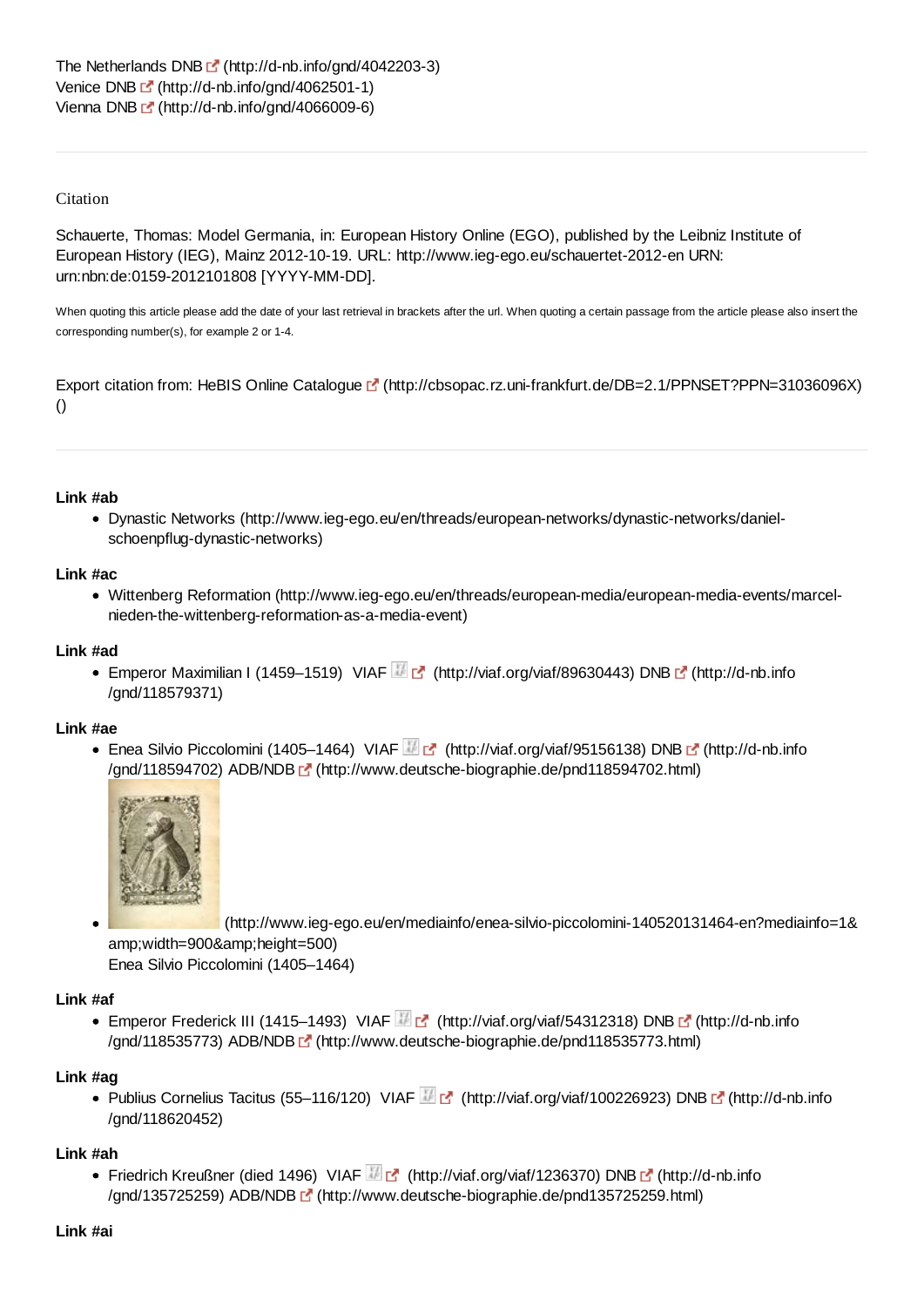

 (http://daten.digitale-sammlungen.de/bsb00002452/image\_7) De origine et situ Germanorum liber 1498/1502, BSB

## **Link #aj**

Konrad Celtis (1459–1508) VIAF (http://viaf.org/viaf/64142723) DNB  $\mathbb{F}$  (http://d-nb.info/gnd/118519891) ADB/NDB (http://www.deutsche-biographie.de/pnd118519891.html)



 (http://www.ieg-ego.eu/en/mediainfo/konrad-celtis-145920131508?mediainfo=1& amp;width=900&height=500) Konrad Celtis (1459–1508)

## **Link #ak**

• Johann Winterburger (1460–1519) VIAF (http://viaf.org/viaf/12212988) DNB [7] (http://d-nb.info /gnd/118769448) ADB/NDB (http://www.deutsche-biographie.de/pnd118769448.html)

## **Link #al**



 (http://daten.digitale-sammlungen.de/bsb00007499/image\_154) Germania Generalis 1502, BSB C

#### **Link #am**



 (http://daten.digitale-sammlungen.de/bsb00007499/image\_168) De origine, situ, moribus et institutis Norimbergae libellus 1502, BSB L'

#### **Link #an**



 (http://daten.digitale-sammlungen.de/bsb00001890/image\_3) Germanenexkurs, 1507 BSB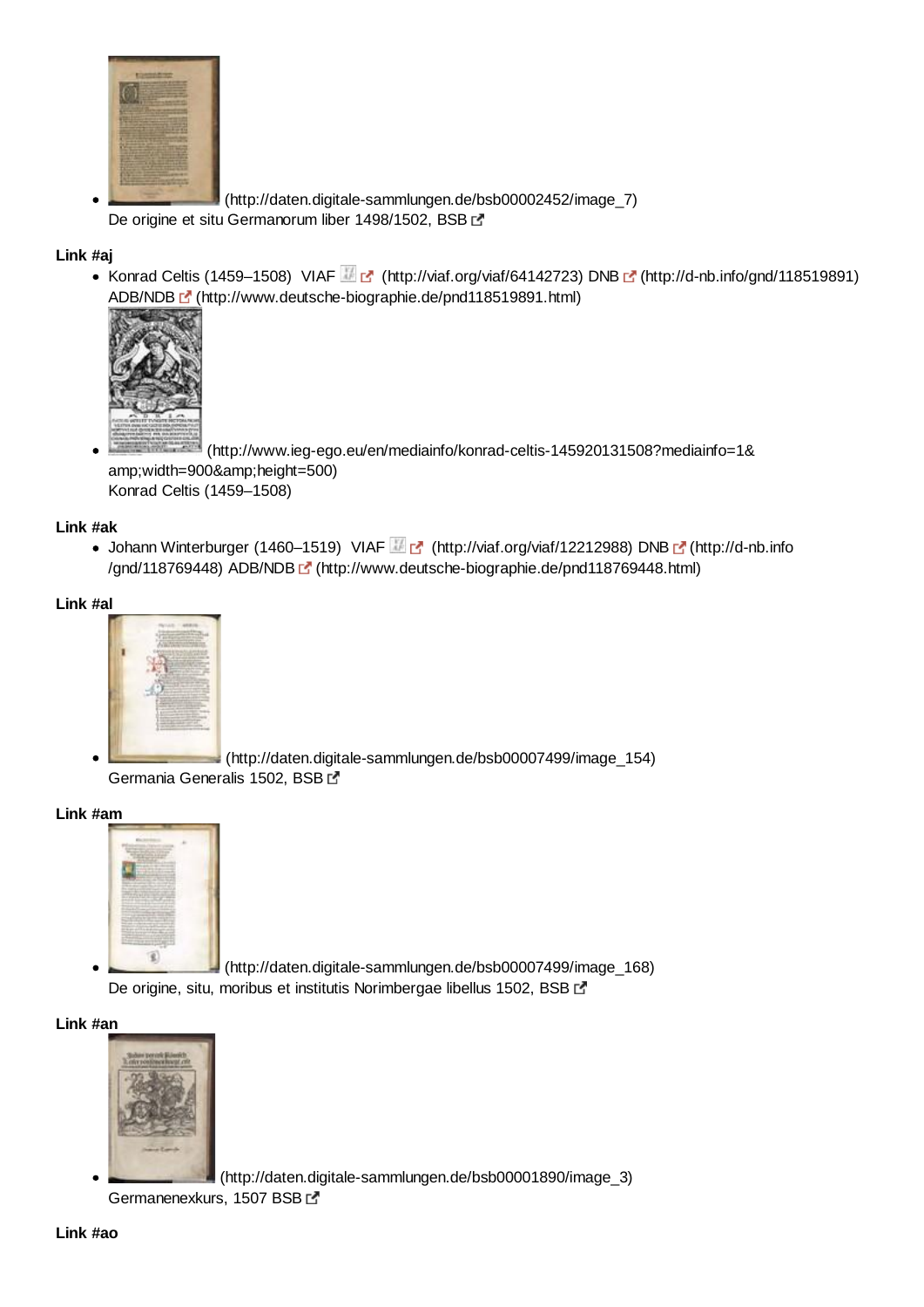Gaius Julius Caesar (100–44 BC) VIAF (http://viaf.org/viaf/100227925) DNB [ (http://d-nb.info /gnd/118518275)

# **Link #ap**

● Donnus Nicolaus Germanus (ca. 1420–ca. 1490) VIAF **(http://viaf.org/viaf/58277330) DNB (http://d**nb.info/gnd/100955037)

## **Link #aq**

• Claudius Ptolemy (ca. 100–ca. 178 AD) VIAF (http://viaf.org/viaf/54152998) DNB [ (http://d-nb.info /gnd/118641786)

## **Link #ar**



 (http://daten.digitale-sammlungen.de/bsb00034024/image\_1) Schedelsche Weltchronik 1493, BSB

## **Link #as**

• Hartmann Schedel (1440–1514) VIAF (http://viaf.org/viaf/29681141) DNB [ (http://d-nb.info /gnd/118754211) ADB/NDB (http://www.deutsche-biographie.de/pnd118754211.html)

## **Link #at**



 $\blacksquare$ (http://daten.digitale-sammlungen.de/bsb00034024/image\_95"%20title=& quot;Schedelsche%20Weltkarte%201493,%20BSB"%20target="\_blank"><img%20alt=& quot;Schedel,%20Hartmann%20/%20Wolgemut,%20Michael%20/%20Pleydenwurff,%20Wilhelm:%20Liber%20chronicarum,%20N%C3%BCrnberg,%201493.07.12,%20Weltkarte,%20Bildnr.%2095;%20Bildquelle:%20BSB,%22%20title=%22The%20world%20map%20of%20Schedel%20%22%20target=%22\_blank%22> <img%20alt=%22Schedel,%20Hartmann%20/%20Wolgemut,%20Michael%20/%20Pleydenwurff,%20Wilhelm:%20Liber%20chronicarum,%20N%C3%BCrnberg,%201493.07.12,%20Weltkarte,%20Bildnr.%2095;%20Bildquelle:%20BSB,) Schedelsche Weltkarte 1493, BSB

## **Link #au**

• Hieronymus Münzer (1437–1508) VIAF (http://viaf.org/viaf/100222810) DNB [ (http://d-nb.info /gnd/118585568) ADB/NDB (http://www.deutsche-biographie.de/pnd118585568.html)

## **Link #av**

• Nicholas of Cusa (1401–1464) VIAF  $\mathbb{F}$  (http://viaf.org/viaf/89623095) DNB  $\mathbb{F}$  (http://d-nb.info /gnd/118588095) ADB/NDB (http://www.deutsche-biographie.de/pnd118588095.html)

## **Link #aw**

• Albrecht Dürer (1471–1528) VIAF  $\mathbb{F}_2$  (http://viaf.org/viaf/54146999) DNB  $\mathbb{F}_2$  (http://d-nb.info /gnd/11852786X)

## **Link #ax**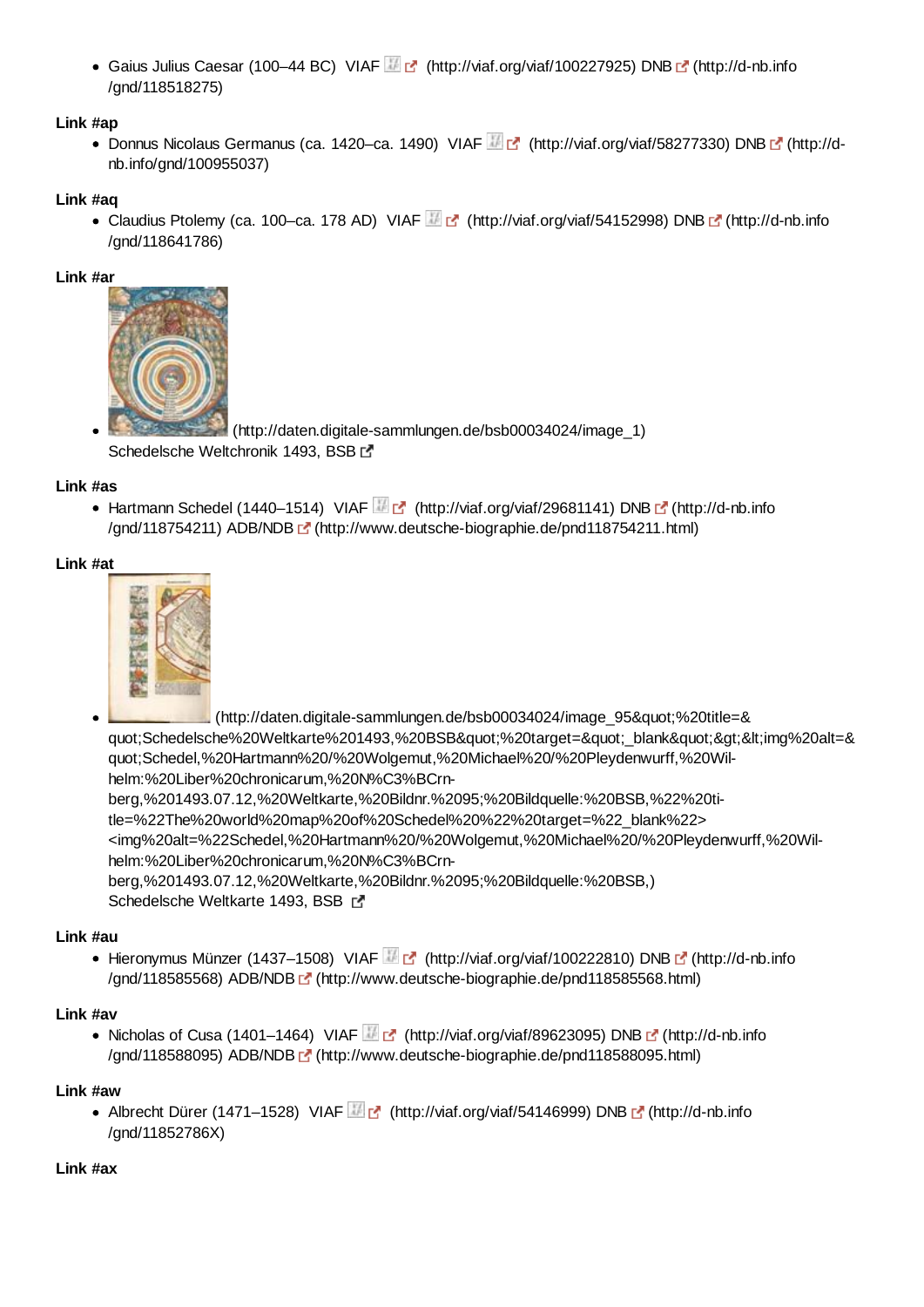

(http://www.ieg-ego.eu/en/mediainfo/philosophia?mediainfo=1&width=900&

amp;height=500) Philosophia

## **Link #ay**



 (http://daten.digitale-sammlungen.de/~db/bsb00007499/image\_1) Qvatvor Libri Amorvm 1502, BSB

## **Link #az**

• Albertus Magnus (ca. 1193–1280) VIAF  $\mathbb{F}$  (http://viaf.org/viaf/88125532) DNB  $\mathbb{F}$  (http://d-nb.info /gnd/118637649) ADB/NDB (http://www.deutsche-biographie.de/pnd118637649.html)

## **Link #b0**

• Johannes Gutenberg (ca. 1400–1468) VIAF (http://viaf.org/viaf/9815820) DNB C (http://d-nb.info /gnd/118543768) ADB/NDB (http://www.deutsche-biographie.de/pnd118543768.html)

## **Link #b1**

• Hans Burgkmair (ca. 1500–before 1562) VIAF (http://viaf.org/viaf/50133191) DNB [ (http://d-nb.info /gnd/123360552) ADB/NDB (http://www.deutsche-biographie.de/pnd123360552.html)

## **Link #b3**

• Janus Tolophus (1429–1503) VIAF (http://viaf.org/viaf/8531121) DNB  $\mathbb{F}$  (http://d-nb.info/gnd/131850091)

## **Link #b4**

• Bianca Maria Sforza (1472–1510) VIAF (http://viaf.org/viaf/15567749) DNB [ (http://d-nb.info /gnd/118885294) ADB/NDB (http://www.deutsche-biographie.de/pnd118885294.html)

## **Link #b5**

• Jakob Wimpfeling (1450–1528) VIAF  $\mathbb{F}$  (http://viaf.org/viaf/19699237) DNB  $\mathbb{F}$  (http://d-nb.info /gnd/118769189) ADB/NDB (http://www.deutsche-biographie.de/pnd118769189.html)

## **Link #b6**

● Sebastian Brant (1457/1458–1521) VIAF **(a)** (http://viaf.org/viaf/29530930) DNB [3] (http://d-nb.info /gnd/118514474) ADB/NDB (http://www.deutsche-biographie.de/pnd118514474.html)

## **Link #b7**



 (http://www.ieg-ego.eu/en/mediainfo/albrecht-durer-147120131528?mediainfo=1& amp;width=900&height=500) Albrecht Dürer (1471–1528)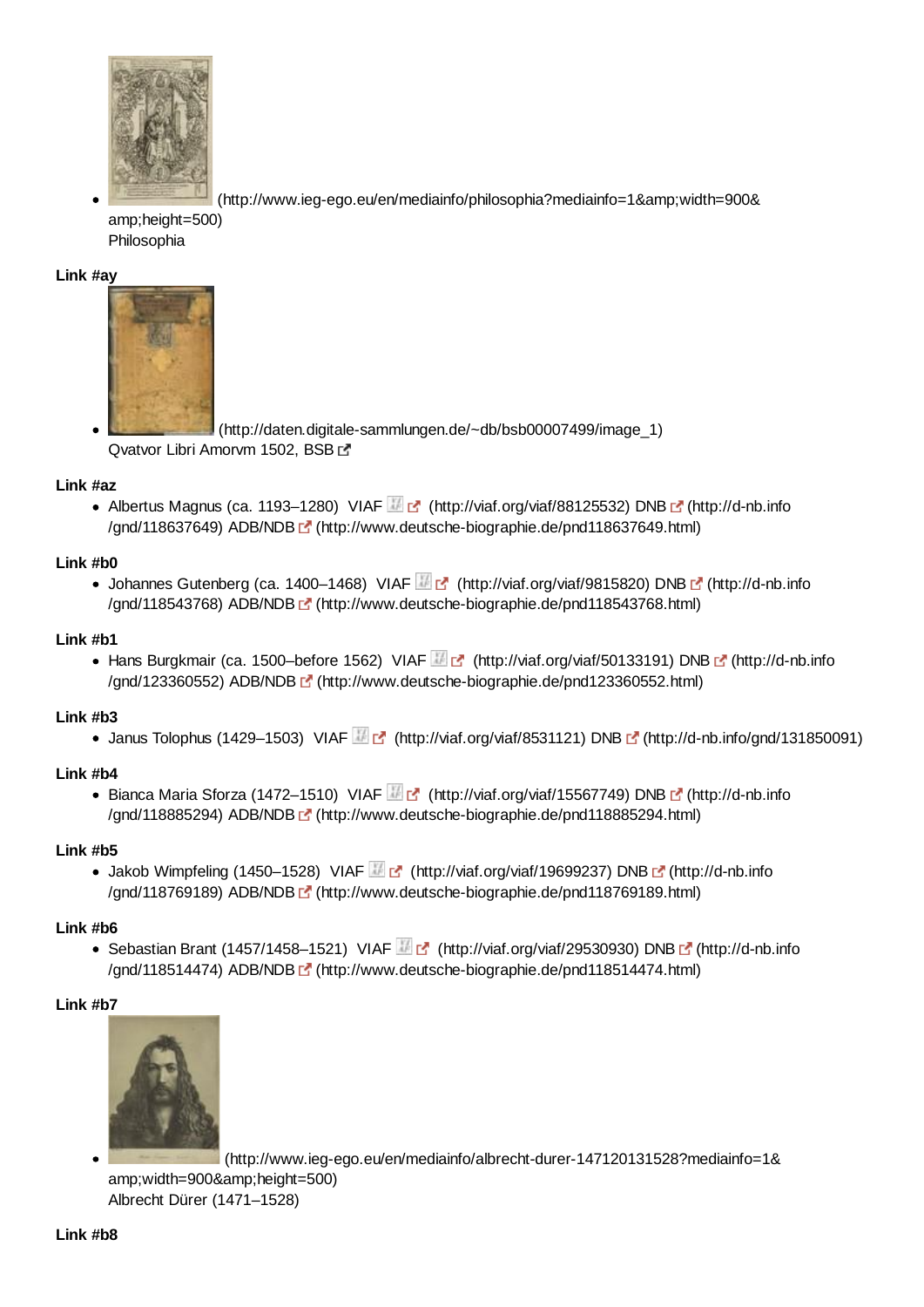Giorgio Vasari (1511–1574) VIAF (http://viaf.org/viaf/46768219) DNB  $\bar{G}$  (http://d-nb.info/gnd/118626213)

## **Link #b9**

Martin Luther (1483–1546) VIAF (http://viaf.org/viaf/14773105) DNB [7] (http://d-nb.info/gnd/118575449) ADB/NDB (http://www.deutsche-biographie.de/pnd118575449.html)

## **Link #ba**



 (http://www.ieg-ego.eu/en/mediainfo/luther-portraits-influenced-by-cranach?mediainfo=1& amp;width=900&height=500) Luther Portraits Influenced by Cranach

## **Link #bb**



(http://www.ieg-ego.eu/en/mediainfo/bust-of-albrecht-durer?mediainfo=1&width=900&

amp;height=500) Bust of Albrecht Dürer

## **Link #bc**



 (http://www.ieg-ego.eu/en/mediainfo/luther-as-hercules-germanicus?mediainfo=1& amp;width=900&height=500) Luther as Hercules Germanicus

## **Link #bd**

• Hans Sachs (1494–1576) VIAF (http://viaf.org/viaf/61551907) DNB  $\blacksquare$  (http://d-nb.info/gnd/118604597) ADB/NDB (http://www.deutsche-biographie.de/pnd118604597.html)

## **Link #be**

• Ulrich von Hutten (1488–1523) VIAF (http://viaf.org/viaf/95193756) DNB [ (http://d-nb.info /gnd/118555049) ADB/NDB (http://www.deutsche-biographie.de/pnd118555049.html)

#### **Link #bf**



(http://www.ieg-ego.eu/en/mediainfo/hermann-monument-near-detmold?mediainfo=1&

amp;width=900&height=500) Hermann Monument Near Detmold